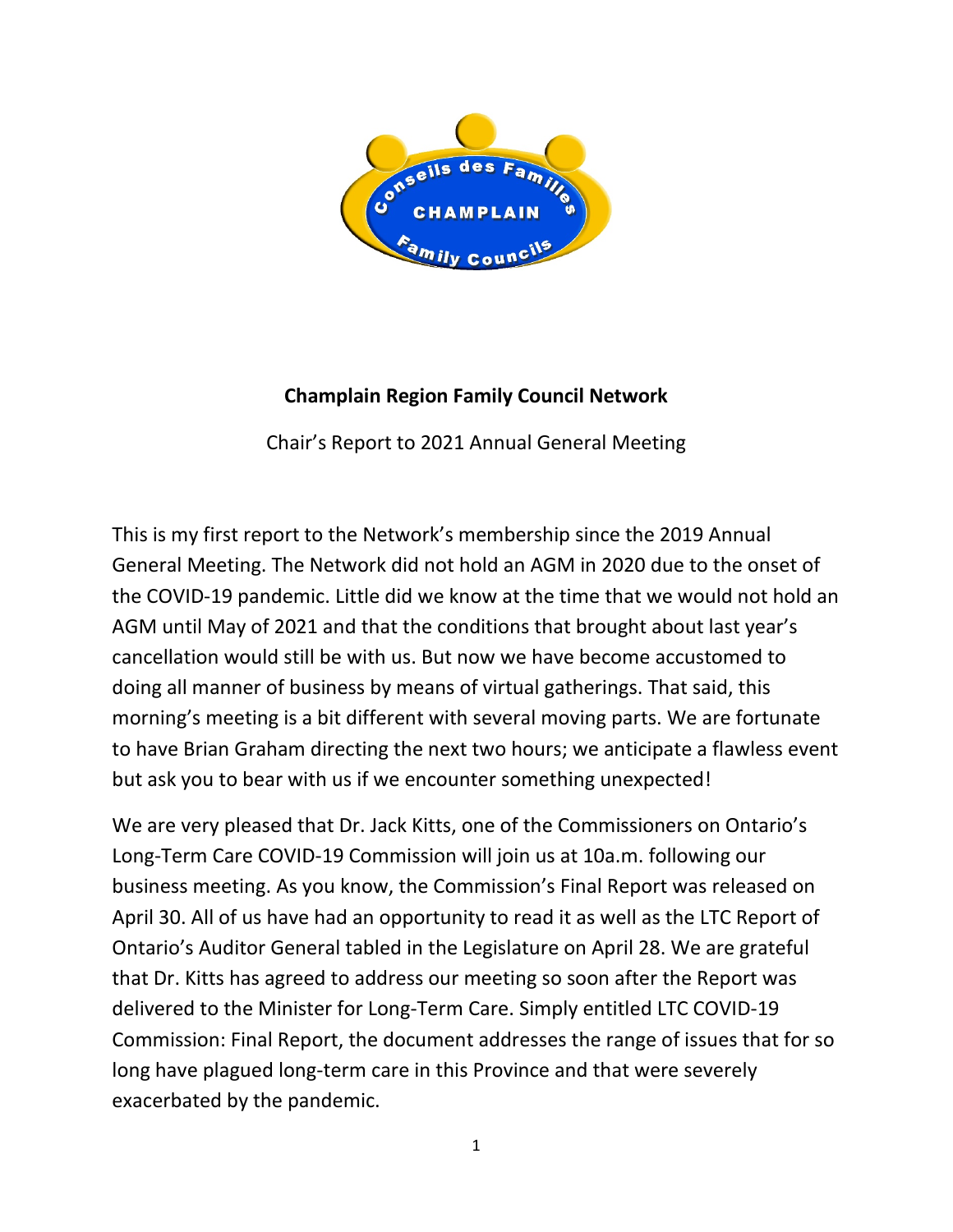The Network has been very active during these past months since COVID-19 first appeared in Canada. I want to acknowledge the many, continuous efforts of my colleagues on the Executive, as well as those of so many of you, family members who spoke out about your concerns and your fears for your family members residing in LTC homes in the Champlain Region of the Province. COVID not only put a spotlight on problems that were only exacerbated by the impact of the pandemic. The effect was deeply felt by the residents, you as their families and staff, many of whom continued to do their best under devastating conditions.

As the impact of COVID on long-term care homes unfolded over the months, and directives and revised directives were issued, all of us were challenged to keep resident and family concerns in front of Ontario's politicians and policy makers. In many cases, these were the same concerns we had been raising long before the pandemic but to little or no avail. Each took on a new color and a new urgency during COVID; and new challenges emerged due to COVID and the responses to the virus that entered so many under-staffed, under-equipped and overwhelmed residences. In one bright spot, Ontario's LTC Staffing Study ('A better place to live, a better place to work: Ontario's Long-Term Care Staffing Plan 2021-2025') was released in July 2020. The report set the stage for a rethink of a critical aspect of LTC in our Province.

Even more significant was the launch of Ontario's Long-Term Care COVID-19 Commission. The Commission issued two very clearly worded Interim Reports in October and December 2020, at the height of COVID, bringing to the attention of the Minister for Long-Term Care and the public some of the most egregious failings in the system and calling on the Government of Ontario to address these matters, as well as the recommendations of the staffing study, immediately and without waiting for the Commission's final report.

The Executive has tried over these past months to keep you informed of these and other developments, and of the actions we have taken on your behalf. The Report from the Advocacy Committee to this AGM reviews these steps.

Throughout, we have been conscious of our duty to consult the members of the Network. Our message of May 30, 2020 sent to Family Council Chairs and others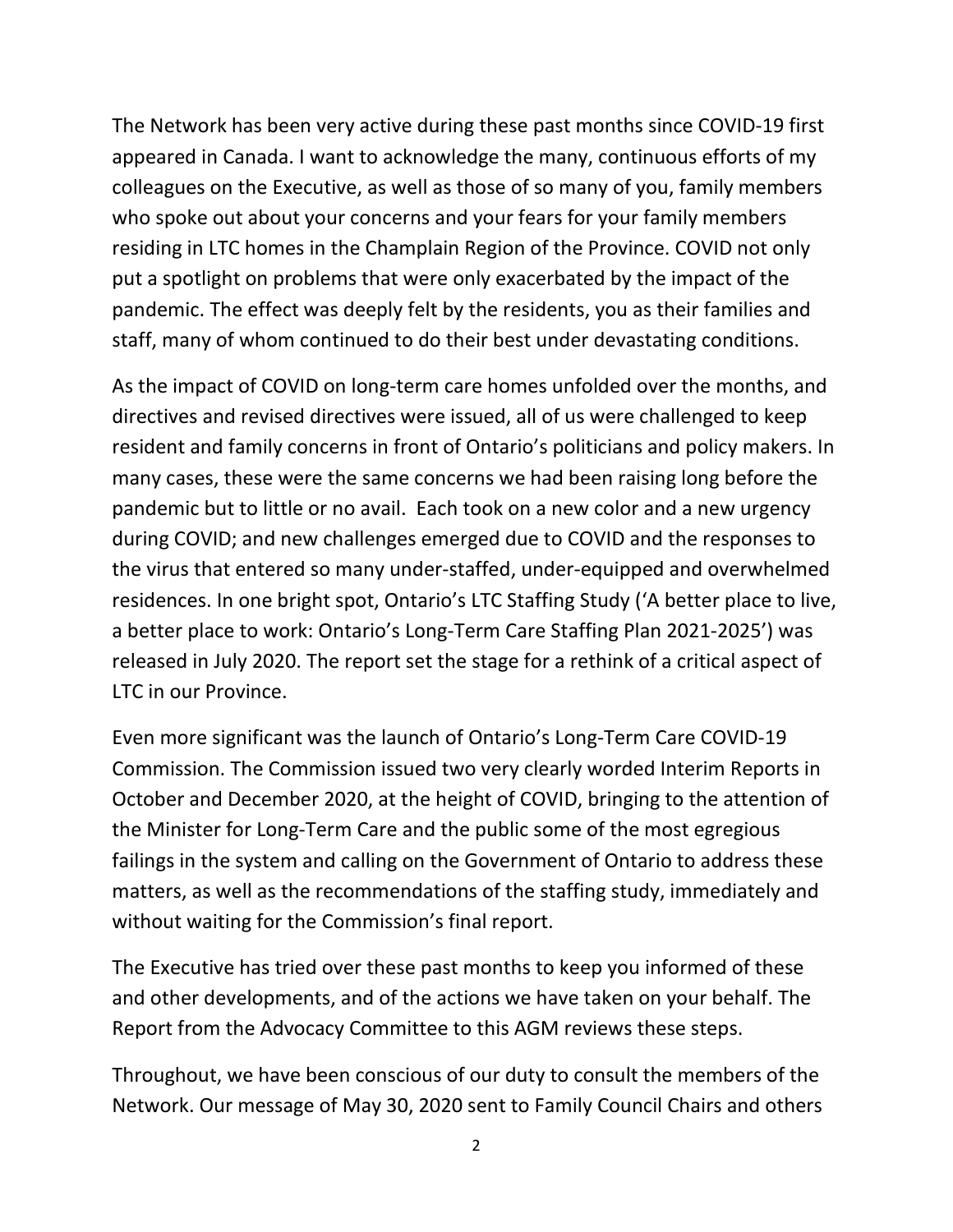was a commitment to be mindful of those in whose name our actions are taken. When possible, we have kept you apprised of our actions as they were unfolding. We have tried to share our messages to the Government and others with you in a timely manner. We have also shared other information we thought important to your participation in and support for our advocacy.

As part of that effort, we have held three sets of Zoom meetings with Family Council Chairs or their representatives. These have been helpful to us in hearing your views and we have reason to believe they were of value to our colleagues on Family Councils and to families of residents of the homes in our Region. Our colleague Janet Luloff prepared meticulous reports on these meetings and those reports were widely shared. Following the AGM, we will regularize these meetings, scheduling them on a quarterly basis and ensuring everyone has them in their calendars.

We have joined with the two other Family Council Networks in the Province to support one of Pat Armstrong's LTC research projects. Dr. Armstrong is on the faculty of York University and, as you know, has focussed on issues in long-term care, in Canada and widely in other countries. Supported by a Social Sciences and Humanities Research Council grant, Dr. Armstrong and her colleagues are identifying standards, policies and conditions that can promote family involvement in long-term residential care during difficult times such as COVID-19. Each of the Networks has met with Dr. Armstrong and her team to provide our input. We each have also identified individual family members who have agreed to meet with the researchers.

Turning to the state of Family Councils in the Champlain Region, we have to report that only 29 of the 60 LTC homes have a Family Council. We think this is unfortunate and we encourage families in the other homes to make every effort to organize a Council. Each of us knows from experience the challenges in doing so, but it is important and warrants the continued effort. We encourage home Administrators and Liaison Staff to support and assist families and friends of residents to appreciate the value of a Family Council. Many Family Councils start with only a few members; but as word spreads in the home, and the importance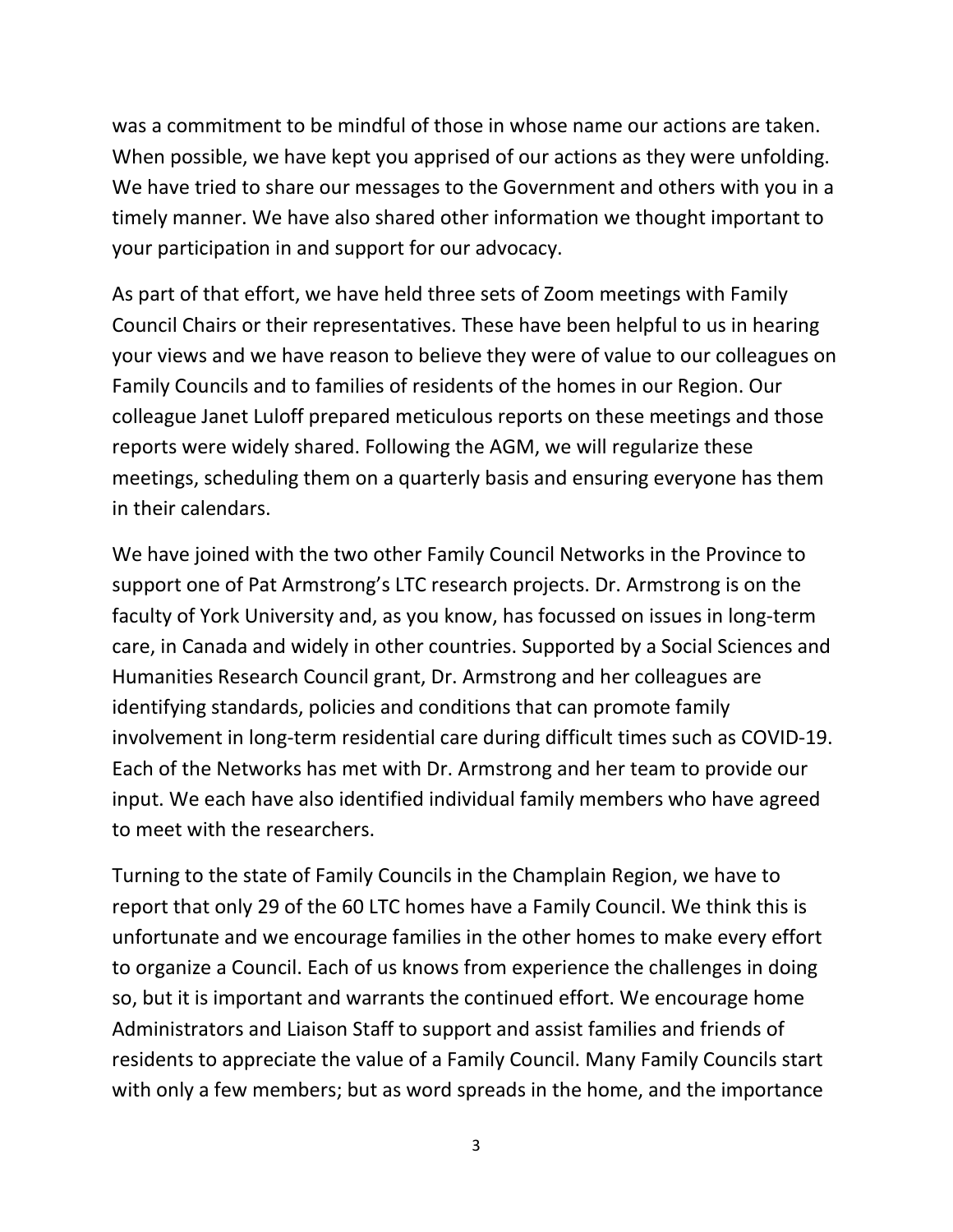of collective voices raised on behalf of all residents of the home becomes evident, the value of a Family Council itself becomes clear. The Network will support your efforts to the best of our ability.

At this point, I want to acknowledge the tremendous hard and dedicated work of my colleagues on the Executive. They are a strong, hard-working and dedicated group of people. Of course the past year and more has been a very unusual time, but they have stepped up to the challenge over and over again. So my sincere thank you to each and every one of them: Eleanor Ryan, Doreen Rocque, Grace Welch, Mary Frances Taylor, Janet Luloff, Brian Graham and three members who have joined us since COVID struck: Anna Lyall, Jane Coyle and Richard Pell. A great team!

The Nominating Committee has reached out to the community to encourage family members to stand for election to the Executive. We understand that not everyone can commit to a seat on the Executive. But there is more than one way to support the work of the Network.

Since the onset of COVID, family members have stepped up to propose and then work on projects of value to the Network and we believe to all of the homes, residents and families in the Champlain Region. Some recent examples.

- Katherine Bennett (Family Council Chair at Manoir Marochel) joined with Executive member Anna Lyall in drafting our views on enhanced cooling requirements in LTC. In addition to advocating for air conditioning throughout the homes, our submission to the Provincial Government calls for appropriate temperatures during the warm weather, as well as attention to humidity, air quality and air exchange. Since we submitted our proposals, the Ontario Government has committed funding to address the issue of cooling, including resident rooms. Grace and her colleagues on the Advocacy Committee are closely monitoring the details of this response.
- Arnie Francis, a member of the Family Council at Fairview Manor in Almonte, proposed a survey of homes on the issues of payment options and home-to-family communications. Working in collaboration with the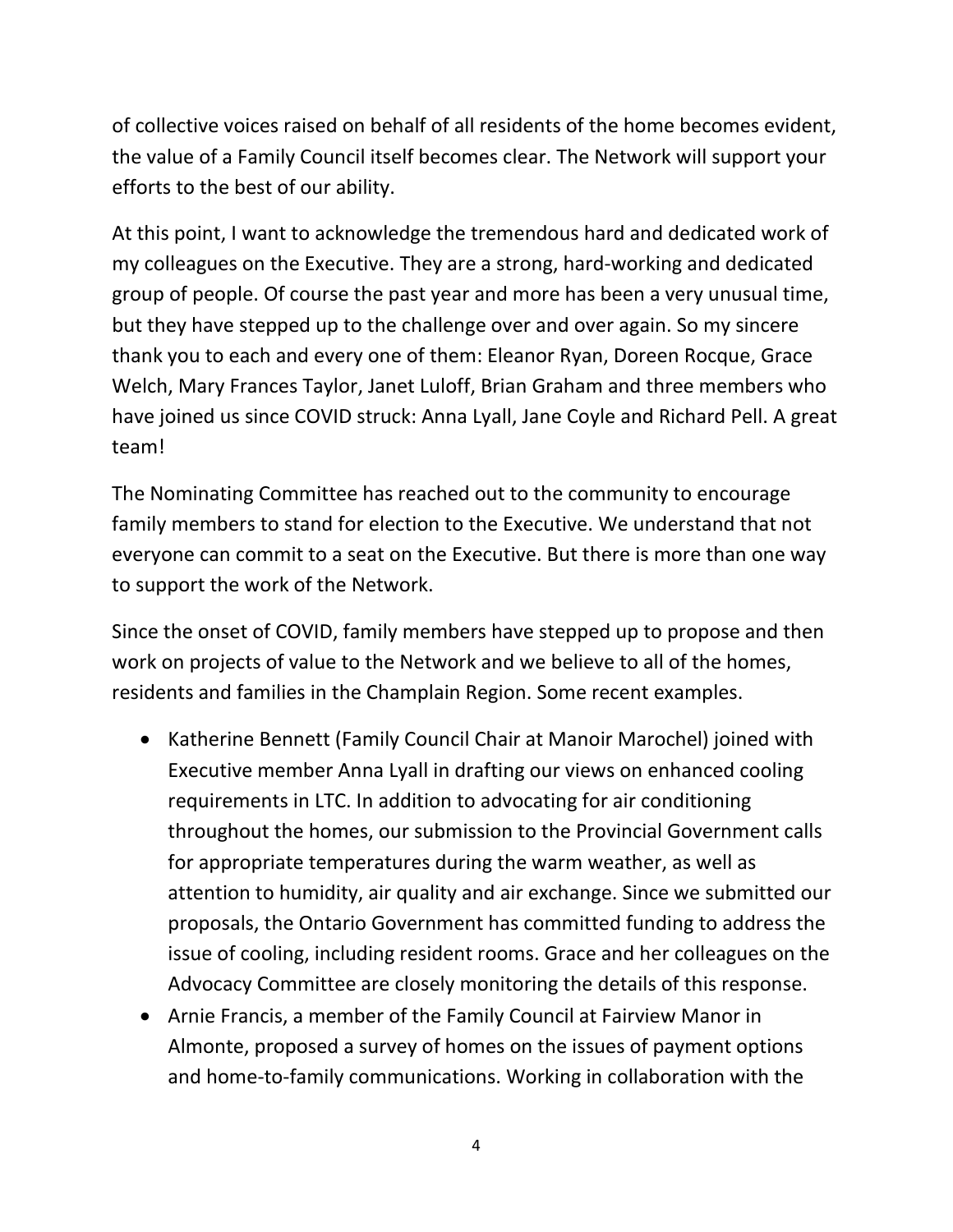Advocacy Committee, Arnie administered the survey and in record time widely shared a very interesting report. He has proposed a second survey which we will discuss with him following the AGM.

- Marilyn Colton, Chair of the Family Council at The Grove LTC home in Arnprior, has done extensive work on a project aimed at a better and broader appreciation of a person-centred care approach to LTC. Marilyn has kept the Network fully informed on the project and together we are looking for the most appropriate and efficacious roll out of her project.
- And Sarah Riley Mathewson, daughter of our Executive colleague Jane Coyle, is currently reviewing and helping to update our web site in consultation with Grace Welch.
- In 2019, Rob Patzer, then Chair of the Family Council at Grace Manor, represented the Network at the Bruyere Research Forum addressing the matter of deprescribing medications offered to LTC residents. The importance of family involvement in the establishment and regular review of residents' care plans was underscored. The Forum is entering a new phase of its work and once again Rob has been invited to work with Bruyere as a representative of the Network.
- Denis Lajoie, a former CRFCN District Coordinator, is always ready to assist the Network, whether with translation and revision, or as our link to Ontario's latest network, the Francophone Family Council Network. It aims to represent the interests of Family Councils in francophone and bilingual homes across Ontario, including those in the Champlain Region.
- And Mary Frances Taylor, a member of the Advocacy Committee, is coleading with Rick Pell our contribution to the discussion of national standards for LTC. She is also engaged on the Ontario Health Teams file.

The Network would benefit greatly from help with communications including our social media presence; secretarial duties including minute-taking; and outreach and support of Family Councils, or of families in homes across the Region that do not yet have a Family Council.